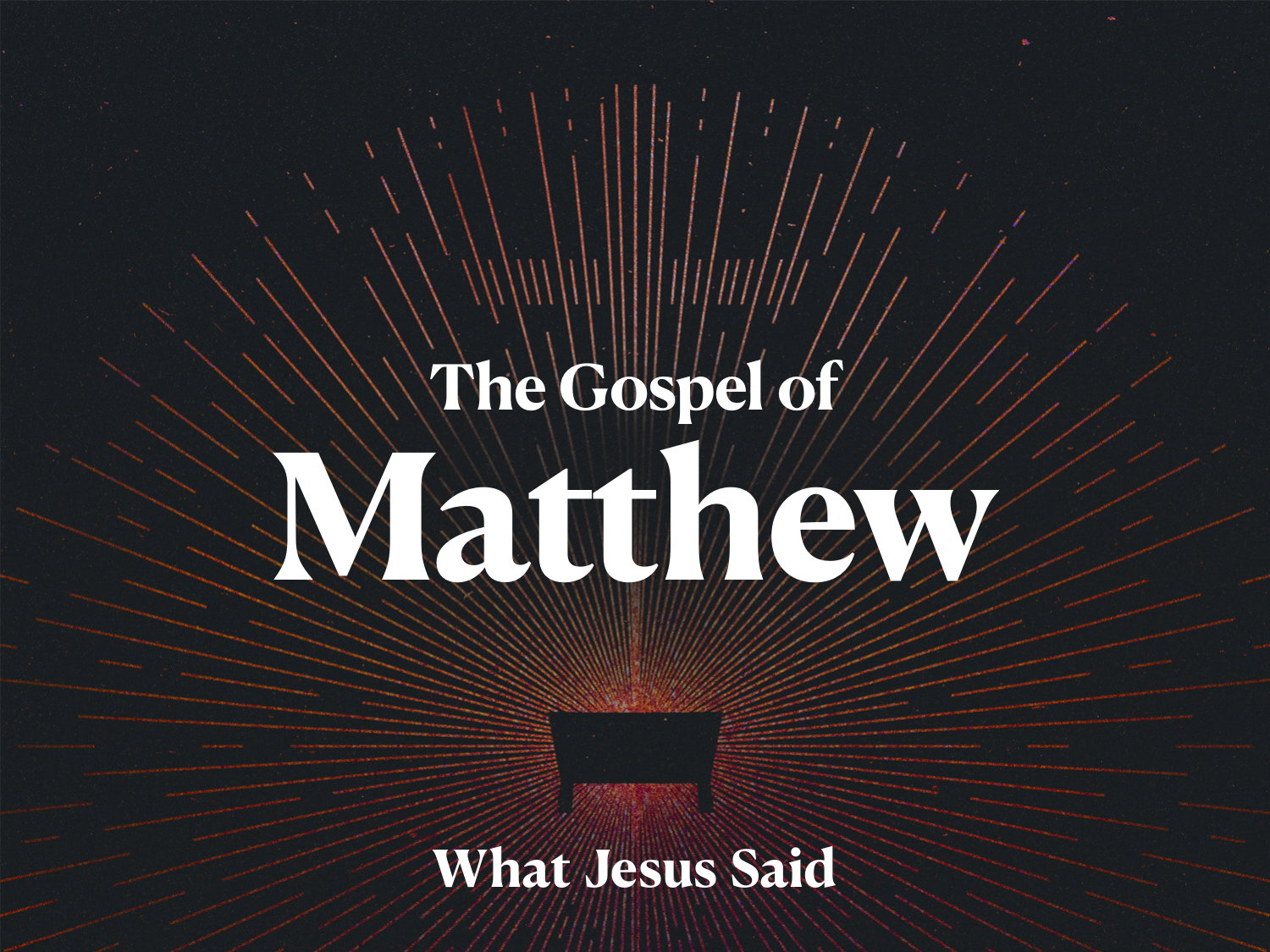- "Man shall not live by bread alone, but on every word that proceeds out of the mouth of God" — 4.19
	- ✦ Jesus' first response to Satan's temptation in the wilderness.  $\rightarrow$  The temptation was to act selfishly and indict God's provision (cf. 4.1) ✦ Jesus is quoting from Deuteronomy 8.3 about manna. ‣ God allowed Israel to hunger in order to bring them to faith  $\rightarrow$  God has promised to provide for those who follow Him  $-$  both in this life (Matthew  $(6.35)$  and the life to come (7.21).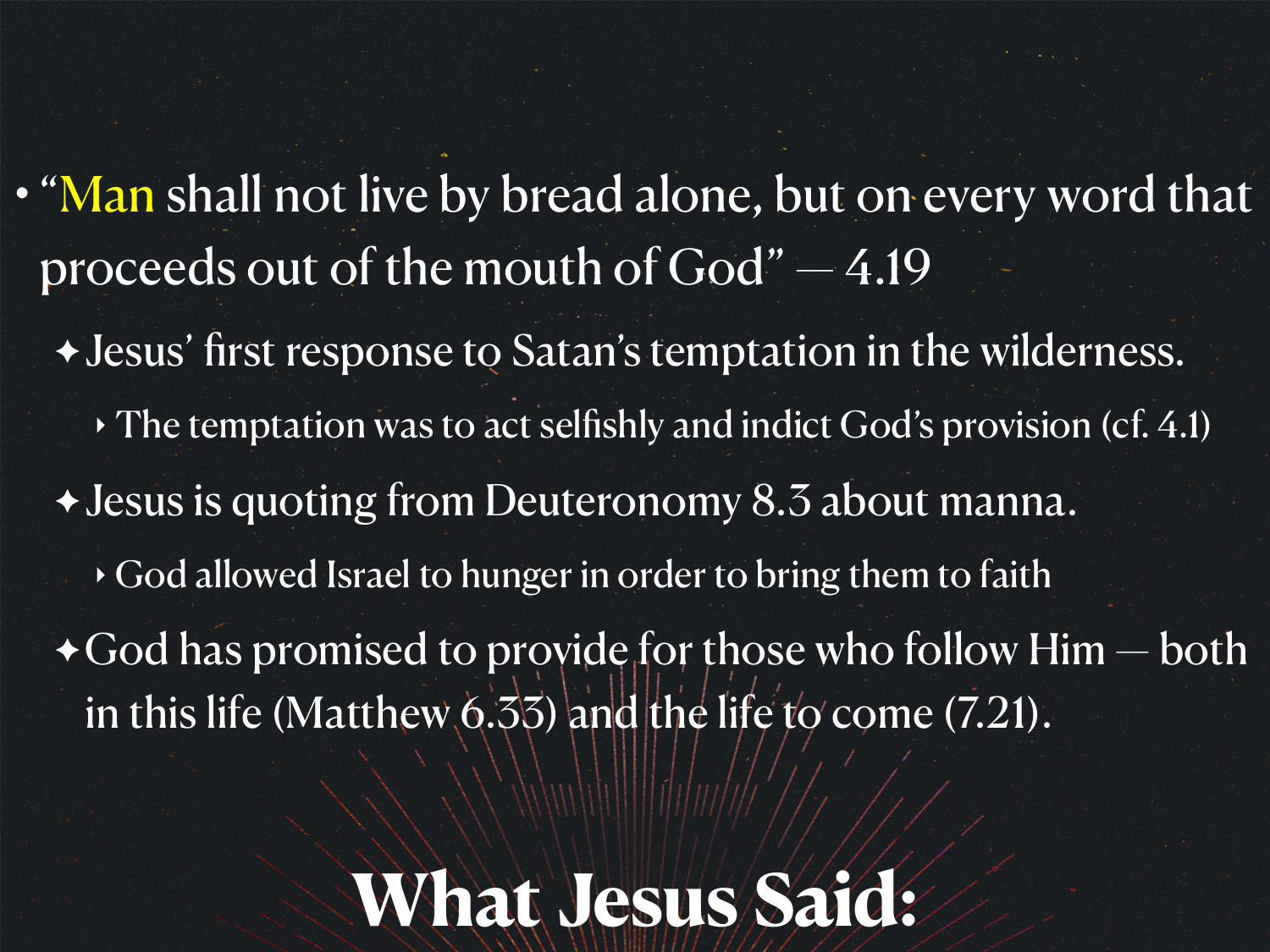• "I am willing; be cleansed" — Matthew 8.3 ✦ Jesus is speaking to a leper who had come to Him for healing.  $\rightarrow$  It says a lot about this man's desperation — and about Jesus' heart  $\rightarrow$  The leper didn't doubt Jesus ability — only his worthiness ‣ He was a leper, an outcast, not normal ✦ Jesus reached out, and continues to reach out, to the weak, the undone, and the marginalized (1 Peter 5.7; Romans 5.8). ✦ The question is not Jesus willingness, but our submission (Mt 23.37).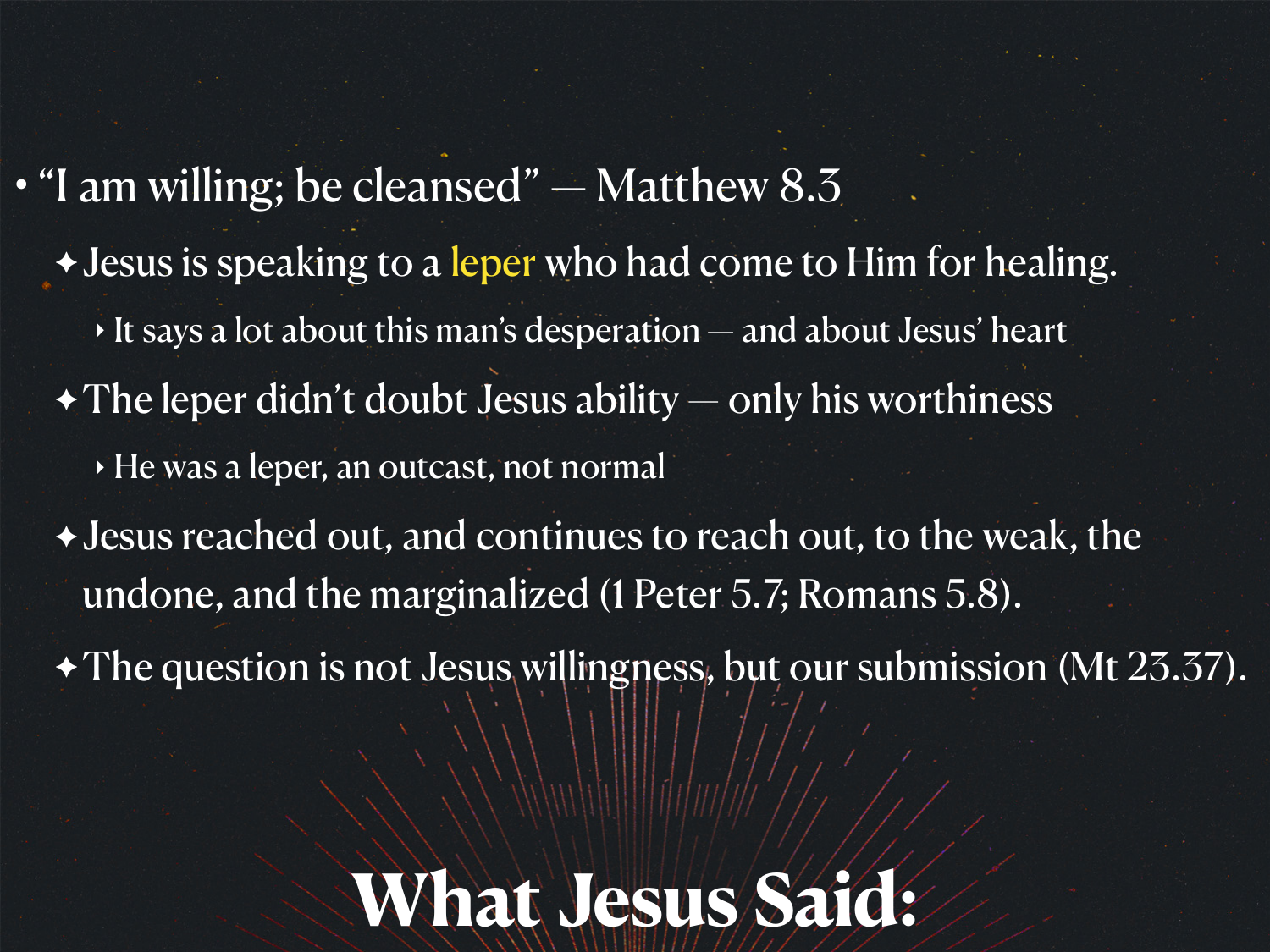- "Come to me, all who are weary and heavy-laden, and I will give you rest"  $-$  Matthew 11.28
	- ✦ Jesus was appealing to those who had yet to repent (11.20).
		- $\rightarrow$  His audience was/is those heavy-laden with sin (11.21,29)
		- $\rightarrow$  His audience was/is those wearied by the perseverance of sin (11.3)
	- ✦ Jesus invitation was/is to come to Himself for rest.

# **What Jesus Said:**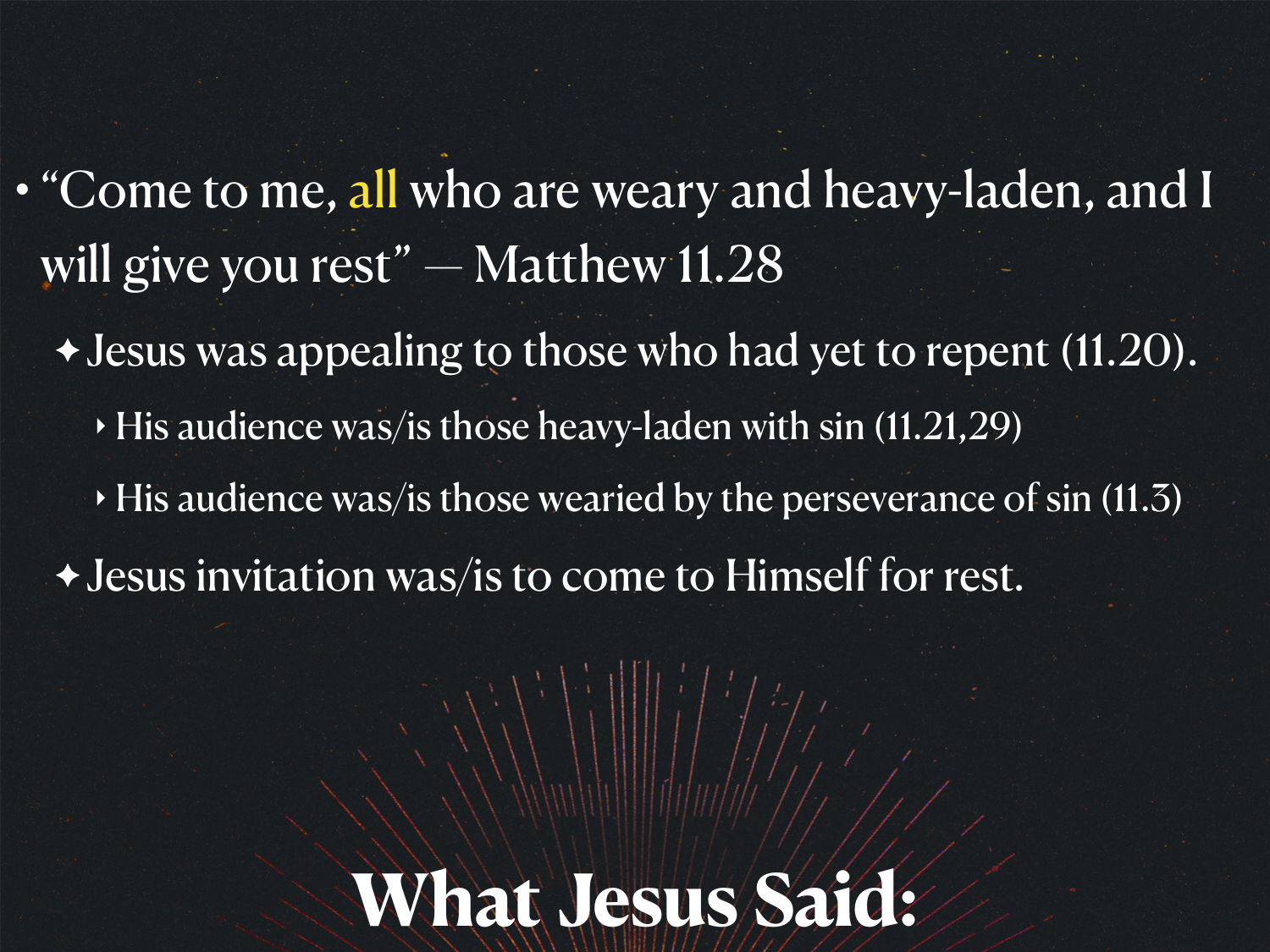- "Go therefore and make disciples of all the nations, baptizing them in the name of the Father and the Son and the Holy Spirit" — Matthew 28.19
	- ✦ Jesus was giving the apostles their lifelong mission.
		- $\rightarrow$  God had vested all authority in Jesus Christ was now sending them
		- ‣ The scope of their mission was world-wide
		- ‣ The nature of their mission was spiritual
		- ‣ The goal of their mission was to produce disciples